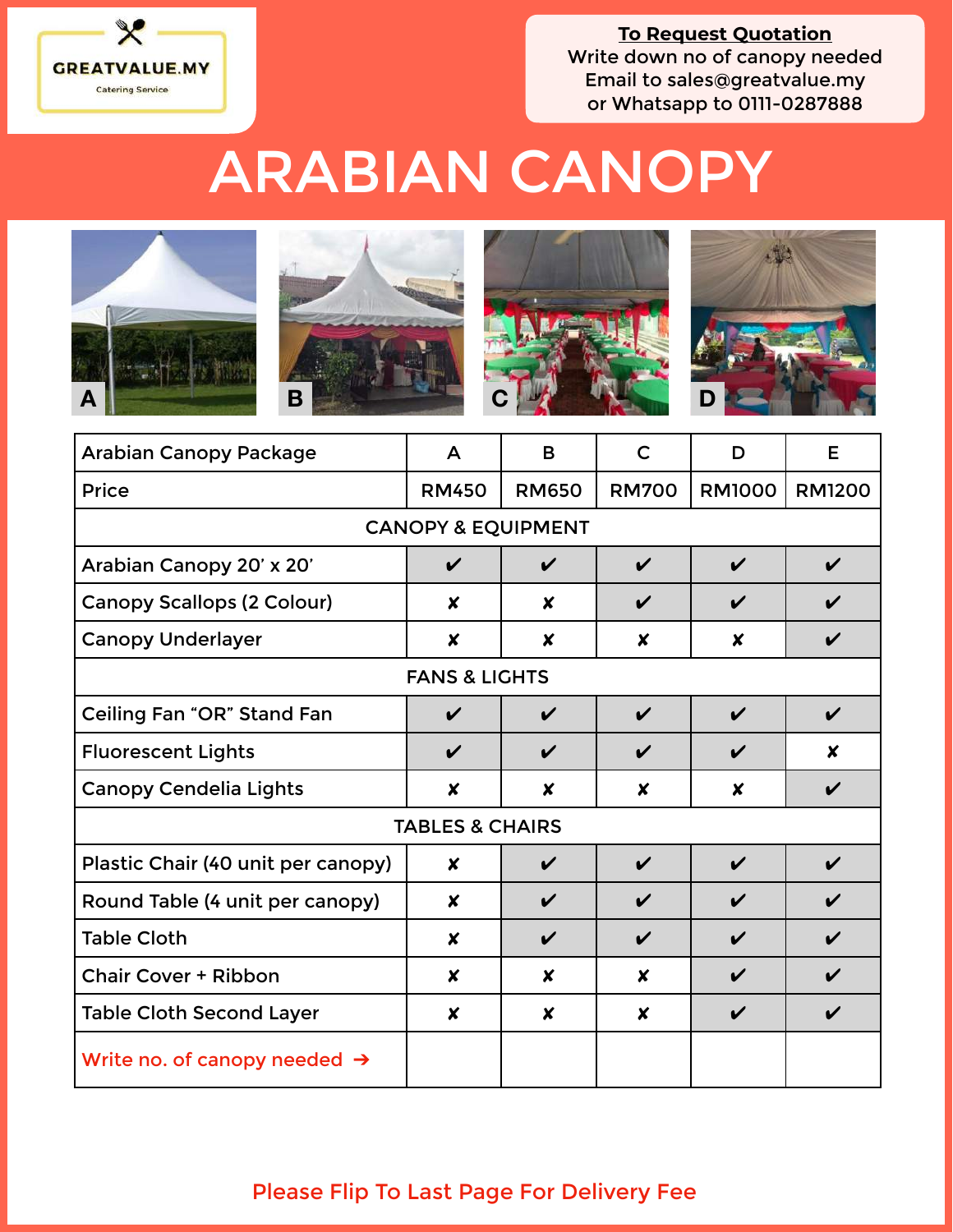

## ADD ON ITEMS

| <b>Items</b>                        | <b>Price</b>    |  |
|-------------------------------------|-----------------|--|
| <b>Plastic Chair red</b>            | RM <sub>2</sub> |  |
| <b>Plastic chair white</b>          | RM <sub>5</sub> |  |
| <b>Banquet Chair</b>                | <b>RM15</b>     |  |
| <b>Plastic Chair Cover</b>          | RM <sub>2</sub> |  |
| <b>Banquet Chair Cover</b>          | RM <sub>3</sub> |  |
| Ribbon                              | <b>RM1.50</b>   |  |
| Organza ribbon                      | RM <sub>6</sub> |  |
| Table cloth 8 pax                   | RM <sub>6</sub> |  |
| Table cloth 10 pax                  | <b>RM14</b>     |  |
| Square Table 3x3 + cloth            | <b>RM20</b>     |  |
| Round Table (8 seater) + cloth      | <b>RM20</b>     |  |
| Round Table (10 Seater) + cloth     | <b>RM30</b>     |  |
| Oblong table $(2 \times 5)$ + cloth | <b>RM50</b>     |  |
| Full Cover 8 pax table              | <b>RM20</b>     |  |
| Full Cover 10 pax table             | <b>RM30</b>     |  |
| Table Skirting 16' feet             | <b>RM50</b>     |  |
| <b>Stand Fan</b>                    | <b>RM70</b>     |  |
| <b>Industry Fan</b>                 | <b>RM150</b>    |  |
| Mist fan                            | <b>RM300</b>    |  |
| <b>Air Cooler</b>                   | <b>RM600</b>    |  |
| fairy light for 1 canopy            | <b>RM200</b>    |  |
| <b>Transparent layer lights</b>     | <b>RM700</b>    |  |